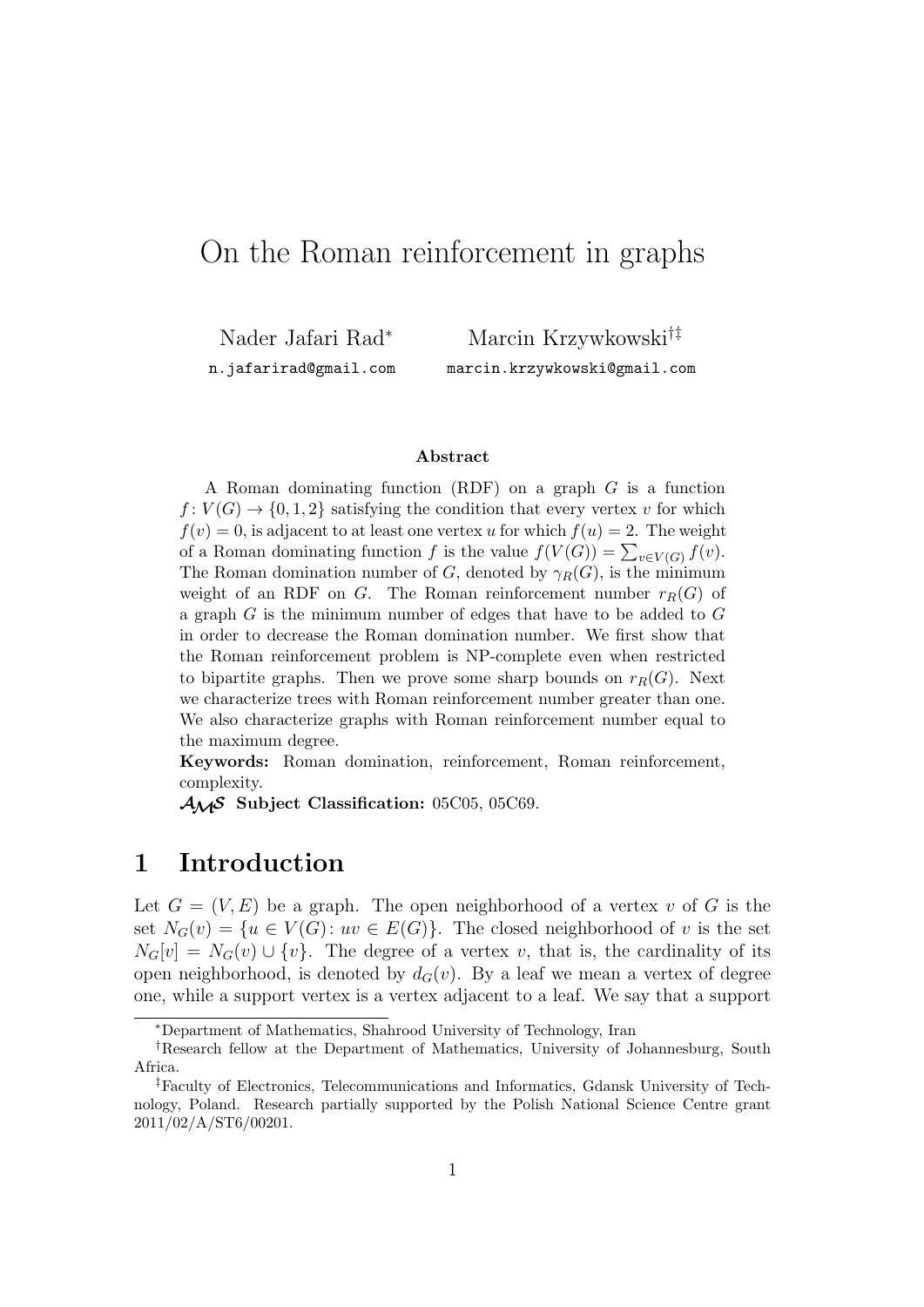vertex is strong (weak, respectively) if it is adjacent to at least two leaves (exactly one leaf, respectively). Let  $\Delta(G)$  mean the maximum degree among all vertices of *G*. The distance between two vertices of a graph is the number of edges in a shortest path connecting them. The eccentricity of a vertex is the greatest distance between it and any other vertex. The diameter of a graph *G*, denoted by  $diam(G)$ , is the maximum eccentricity among all vertices of  $G$ . The complete graph on *n* vertices we denote by  $K_n$ . The path (cycle, respectively) on *n* vertices we denote by  $P_n$  ( $C_n$ , respectively). Let  $T$  be a tree, and let  $v$  be a vertex of  $T$ . We say that *v* is adjacent to a path  $P_n$  if there is a neighbor of *v*, say *x*, such that the subtree resulting from *T* by removing the edge *vx* and which contains the vertex x as a leaf, is a path  $P_n$ . By a star we mean a connected graph in which exactly one vertex has degree greater than one. Double star is a graph obtained from a star by joining a positive number of vertices to one of the leaves.

A subset  $D \subset V(G)$  is a dominating set of G if every vertex of  $V(G) \setminus D$  has a neighbor in *D*. The domination number of *G*, denoted by  $\gamma(G)$ , is the minimum cardinality of a dominating set of *G*. An efficient dominating set of a graph *G* is a dominating set *D* of *G* such that the closed neighborhoods  $N_G[v]$ , where  $v \in D$ , form a partition of  $V(G)$ . For a comprehensive survey of domination in graphs, see [9].

A function  $f: V(G) \to \{0, 1, 2\}$  is a Roman dominating function (RDF) on *G* if every vertex *v* for which  $f(v) = 0$ , is adjacent to at least one vertex *u* for which  $f(u) = 2$ . The weight of an RDF is the value  $\omega(f) = \sum_{v \in V(G)} f(v)$ . The Roman domination number of a graph *G*, denoted by  $\gamma_R(G)$ , is the minimum weight of an RDF on *G*. A function  $f = (V_0, V_1, V_2)$  is called a  $\gamma_R(G)$ function if it is an RDF on *G* and  $\omega(f) = \gamma_B(G)$ . A Roman dominating function  $f: V(G) \to \{0, 1, 2\}$  can be represented by the ordered partition  $(V_0, V_1, V_2)$ (or  $(V_0^f)$  $V_0^f, V_1^f, V_2^f$  to refer to *f*) of  $V(G)$ , where  $V_i = \{v \in V(G): f(v) = i\}.$ In this representation, the weight of the function is  $\omega(f) = |V_1| + 2|V_2|$ . The concept of Roman domination in graphs was introduced by Stewart [16], and further studied for example in [4, 7, 13, 15].

Kok and Mynhardt [14] introduced the reinforcement number  $r(G)$  of a graph  $G$ as the minimum number of edges that have to be added to *G* in order that the resulting graph *G<sup>'</sup>* satisfies  $\gamma(G') < \gamma(G)$ . The concept of reinforcement number was further considered for several variants of domination, including independent domination, total domination and total restrained domination, see for example  $[1, 3, 5, 6, 11].$ 

Jafari Rad and Sheikholeslami [12] studied the concept of Roman reinforcement in graphs. The Roman reinforcement number  $r_R(G)$  of a graph *G* is the minimum number of edges that have to be added to *G* in order to decrease the Roman domination number. It is obvious that if  $\gamma_R(G) \leq 2$ , then addition of edges does not reduce the Roman domination number. In such case it is defined that  $r_R(G) = 0$ .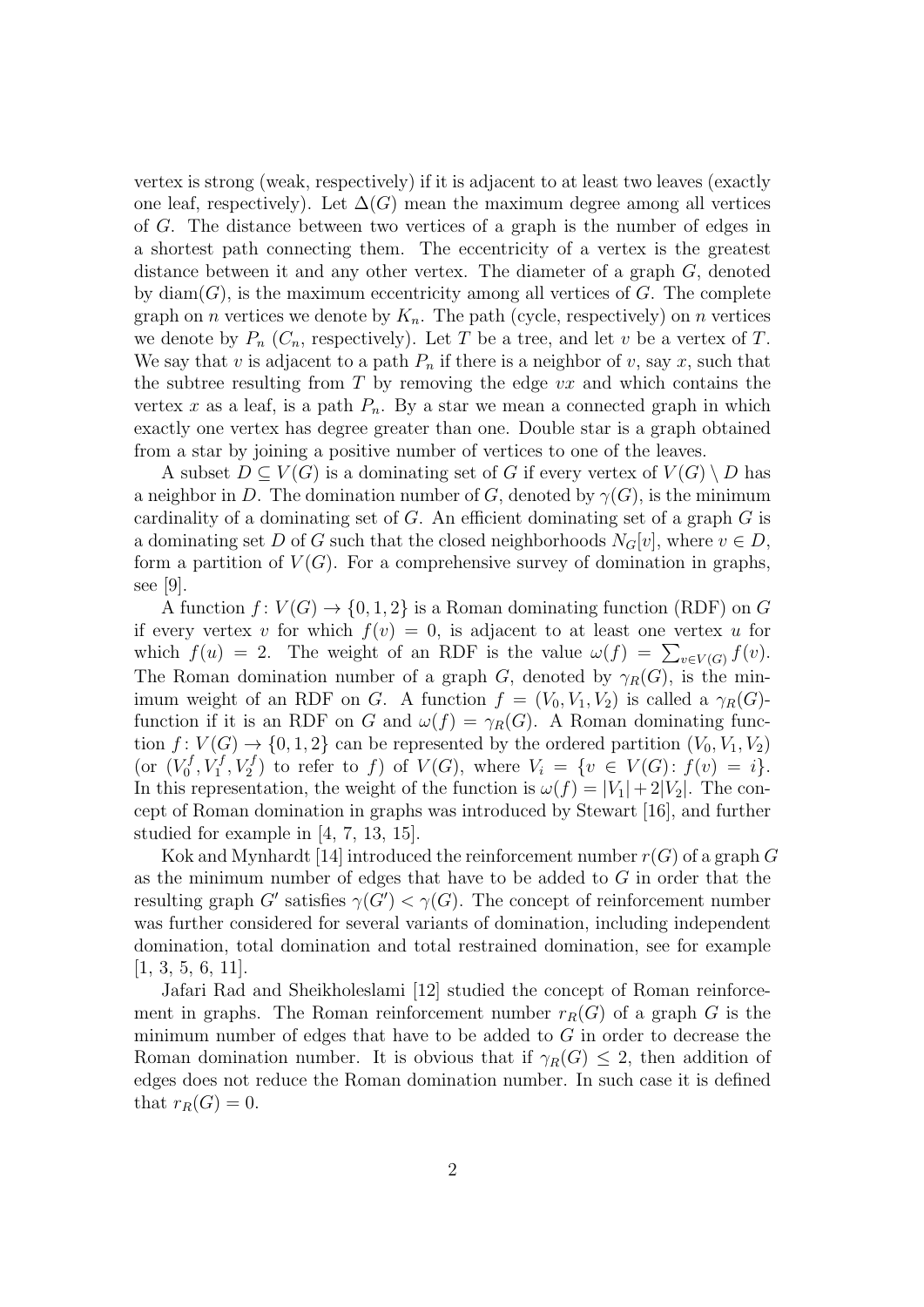We first show that the Roman reinforcement problem is NP-complete even when restricted to bipartite graphs. Then we prove some sharp bounds on  $r_R(G)$ . Next we characterize trees with Roman reinforcement number greater than one. We also characterize graphs with Roman reinforcement number equal to the maximum degree.

### **2 Known results**

Chambers et al. [2] proved the following upper bound on the Roman domination number of a graph.

**Proposition 1** ([2]) *If G is a connected graph of order n, then*  $\gamma_R(G) \leq n$  $-\Delta(G) + 1$ .

The authors of [12] obtained the following results.

**Theorem 2** ([12]) Let *G* be a connected graph of order  $n \geq 3$ . Then  $r_R(G) = 1$ *if and only if there is a*  $\gamma_R(G)$ -function  $f = (V_0, V_1, V_2)$  *such that*  $V_1 \neq \emptyset$ *.* 

**Theorem 3** ([12]) *If G* is a graph without isolated vertices, then  $r_R(G) \leq \Delta(G)$ *.* 

**Theorem 4 ([12])** For any graph *G* of order *n* we have  $r_R(G) \leq [2n/\gamma_R(G)]-1$ .

## **3 Complexity**

In this section we prove that the Roman reinforcement decision problem is NPcomplete, even when restricted to bipartite graphs. We shall prove the NPcompleteness by reducing the following 3-SAT problem, which is known to be NP-complete [8]. The problem 3-SAT is the problem of determining whether there exists an interpretation that satisfies a given Boolean formula. The formula in 3-SAT is given in conjunctive normal form, where each clause contains three literals.

ROMAN REINFORCEMENT PROBLEM INSTANCE: A graph  $G = (V, E)$  and a positive integer k. QUESTION: Is  $r_R(G) \leq k$ ?

**Theorem 5** *The Roman reinforcement problem is NP-complete for bipartite graphs.*

**Proof.** It is clear that the Roman reinforcement problem belongs to NP. We show the NP-hardness by transforming the 3-SAT problem to the Roman reinforcement problem in polynomial time. Let  $U = \{u_1, u_2, ..., u_n\}$  and  $C = \{C_1, C_2, ..., C_m\}$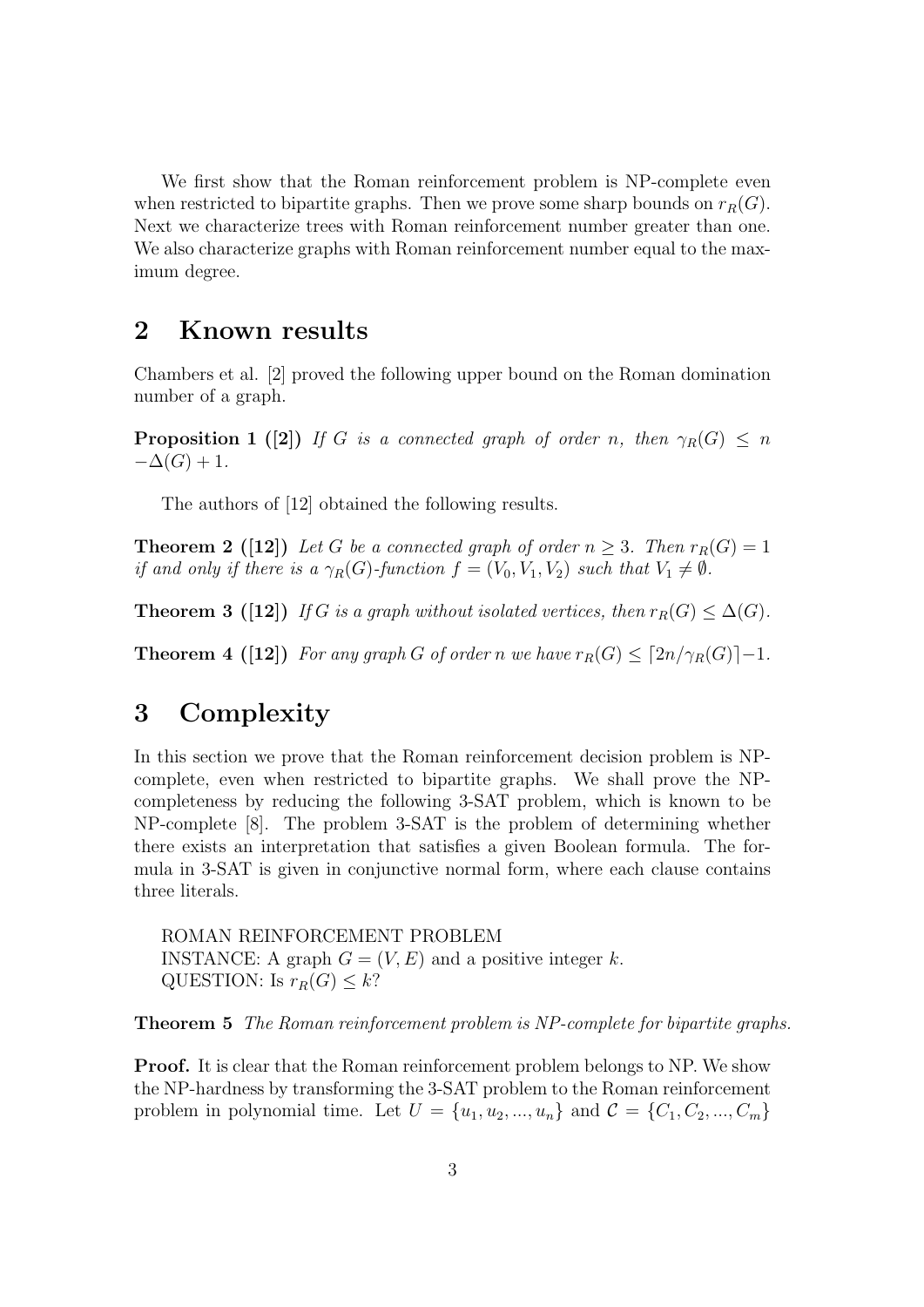be an arbitrary instance of 3-SAT. We construct a bipartite graph *G* and an integer *k* such that *C* is satisfiable if and only if  $r_R(G) \leq k$ . To each variable  $u_i \in U$ , we associate a graph  $H_i$  with  $V(H_i) = \{u_i, \overline{u_i}, a_i, b_i, c_i, d_i, e_i, f_i\}$  and  $E(H_i) = \{u_i d_i, u_i e_i, \overline{u_i} e_i, \overline{u_i} b_i, c_i e_i, c_i b_i, c_i d_i, a_i d_i, a_i b_i, d_i f_i, b_i f_i\}$ , see Figure 1.



Figure 1: A graph *H<sup>i</sup>*

With each clause  $C_j = \{x_j, y_j, z_j\} \in \mathcal{C}$ , associate a single vertex  $c_j$  and add the edge-set  $E_j = \{c_j x_j, c_j y_j, c_j z_j\}$ . Finally, add a path  $P_2 = s s_1$  and join *s* to each vertex  $c_j$  with  $1 \leq j \leq m$ , and let  $k = 1$ . Let  $f = (V_0^f)$  $V_0^f, V_1^f, V_2^f$ ) be a  $\gamma_R(G)$ -function. Clearly,  $\sum_{v \in V(H_i)} f(v) \geq 2$  for  $i = 1, 2, \ldots, n$ . Since  $f(s_1)$  $+f(s) + \sum_{j=1}^{m} f(c_j) \geq 2$ , we obtain  $\gamma_R(G) = w(f) \geq 4n + 2$ . On the other hand,

 $(V(G) \setminus \{s, u_i, b_i \colon i = 1, 2, \dots, n\}, \emptyset, \{s, u_i, b_i \colon i = 1, 2, \dots, n\})$ 

is an RDF for *G* of weight  $4n + 2$ . Hence  $\gamma_R(G) = 4n + 2$ .

We show that *C* is satisfiable if and only if  $r(G) = 1$ . Assume that *C* is satisfiable. Let  $t: U \rightarrow \{T, F\}$  be a satisfying truth assignment for C. We construct a subset *D* of vertices of *G* as follows. If  $t(u_i) = T$ , then we put the vertices  $u_i$  and  $b_i$  in  $D$ ; if  $t(u_i) = F$ , then put the vertices  $\overline{u_i}$  and  $d_i$  in  $D$ .  $\text{Clearly, } |D| = 4n. \text{ Now } (V(G) - (D \cup \{s, s_1\}), \{s, s_1\}, D) \text{ is a } \gamma_R(G) \text{-function},$ while  $(V(G) - (D \cup \{s\}), \{s\}, D)$  is an RDF for  $G + xs_1$ , where  $x \in D$ . Thus  $r_R(G) = 1$ .

Conversely, assume that  $r_R(G) = 1$ . Thus there is an edge  $e \in E(\overline{G})$  such that  $\gamma_R(G+e) < 4n+2$ *.* Let  $g = (V_0^g)$  $\gamma_0^g$ ,  $V_1^g$ ,  $V_2^g$ ) be a  $\gamma_R(G+e)$ -function. Suppose that  $\sum_{v \in V(H_i)} g(v) \leq 3$ , for some  $i \in \{1, 2, \ldots, n\}$ . Then there is a vertex  $v \in V(H_i) \cap$  $V_0^g$  $\frac{\partial^g}{\partial x^g}$  such that *v* is dominated by some vertex of  $V_2^g - V(H_i)$  and  $\gamma_R(H_i - x) \leq 3$ . This means that there is a vertex of degree at least 5 in  $V(H_i)$ , a contradiction. Thus  $\sum_{v \in V(H_i)} g(v) = 4$ , for some  $i \in \{1, 2, ..., n\}$ . If  $\{u_i, \overline{u_i}\} \subseteq V_2^g$  $i<sub>2</sub><sup>rg</sup>$  for some *i*, then  $a_i$  and  $f_i$  are not dominated by *g*, a contradiction. Thus  $|\{u_i, \overline{u_i}\} \cap V_2^g$  $|Z_2^g| \leq 1.$ Since  $\sum_{v \in V(H_i)} g(v) = 4$  for some  $i \in \{1, 2, \ldots, n\}$  and  $w(g) \le 4n + 1$ , we obtain  $w(g) = 4n + 1$ ,  $\sum_{j=1}^{m} g(c_j) = 0$  and  $g(s) \neq 2$ . Thus any vertex of  $\{c_1, c_2, \ldots, c_m\}$ is dominated by a vertex of  $\{u_i, \overline{u_i}\}\$ , for some  $i \in \{1, 2, \ldots, n\}$ .

Let  $t: U \to \{T, F\}$  be a mapping defined by  $t(u_i) = T$  if  $u_i \in S$ , and  $t(u_i) = F$ if  $\overline{u_i}$  ∈ *S*. For each  $j$  ∈ {1, 2, ..., *m*}, there is an integer  $i$  ∈ {1, 2, ..., *n*} such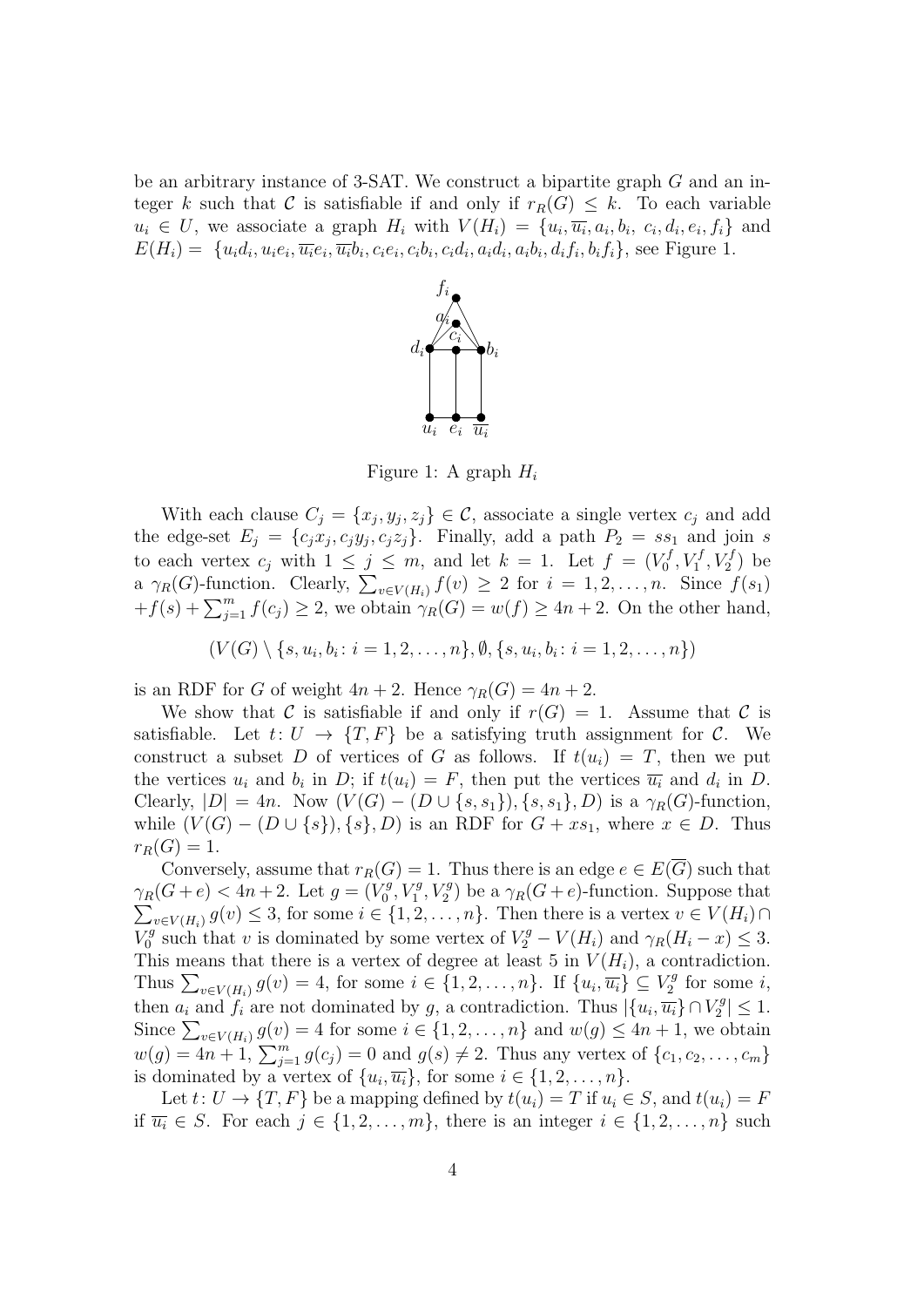that  $c_j$  is dominated by  $V_2^g \cap \{u_i, \overline{u_i}\}\$ . Assume that  $u_i \in V_2^g$  $\chi_2^g$  and  $c_j$  is dominated by  $u_i$ . By the construction of *G*, the literal  $u_i$  is in the clause  $C_j$ . Then  $t(u_i) = T$ , which implies that the clause  $C_j$  is satisfied by *t*. Next assume that  $\overline{u_i} \in V_2^g$  $\frac{q}{2}$  and  $c_j$  is dominated by  $\overline{u_i}$ . By the construction of *G*, the literal  $\overline{u_i}$  is in the clause  $C_j$ . Then  $t(u_i) = F$ . Thus *t* assigns  $\overline{u_i}$  the truth value *T*, that is, *t* satisfies the clause  $C_j$ . Hence  $\mathcal C$  is satisfiable.

## **4 Graphs with large Roman reinforcement number**

In this section we characterize graphs with Roman reinforcement number equal to maximum degree.

**Observation 6** *If*  $E'$  *is a minimum set of edges such that*  $\gamma_R(G + E') < \gamma_R(G)$ *, then*  $\gamma_R(G + E') = \gamma_R(G) - 1$ *.* 

**Theorem 7** *Let G be a connected graph with*  $\Delta \geq 2$  *and*  $\gamma_R(G) \geq 4$ *. We have*  $r_R(G) = \Delta$  *if and only if there is a*  $\gamma_R(G)$ *-function*  $f = (V_0, V_1, V_2)$  *such that*  $V_1 = \emptyset$  *and*  $V_2$  *is an efficient dominating set of G every vertex of which has maximum degree.*

**Proof.** Assume that  $r_R(G) = \Delta$ . Suppose that there is a  $\gamma_R(G)$ -function *h*  $= (V_0^h, V_1^h, V_2^h)$  such that  $V_1^h \neq \emptyset$ . If  $V_2^h = \emptyset$ , then  $\gamma_R(G) = n$ . Using Proposition 1 we get  $n = \gamma_R(G) \leq n - \Delta + 1$ , implying that  $\Delta \leq 1$ , a contradiction. Thus  $V_2^h \neq \emptyset$ . Clearly,  $r_R(G) = 1 \leq \Delta$ , a contradiction. Thus for any  $\gamma_R(G)$ -function  $f = (V_0^f)$  $V_0^f, V_1^f, V_2^f$  we have  $V_1^f = \emptyset$ . We now get

$$
n = |V(G)| = |\bigcup_{v \in V_2^f} N_G[v]| \le \sum_{v \in V_2^f} (d_G(v) + 1) \le |V_2^f| \cdot (\Delta + 1) = \frac{\gamma_R(G)}{2} \cdot (\Delta + 1).
$$

Equivalently,  $2n/\gamma_R(G) \leq \Delta + 1$ . Since  $r_R(G) = \Delta$ , by Theorem 4 we get  $\Delta + 1 \leq 2n/\gamma_R(G)$ . Consequently,  $\Delta + 1 = 2n/\gamma_R(G)$ . This implies that *G* has a  $\gamma_R(G)$ -function  $f = (V_0, V_1, V_2)$  such that  $V_1 = \emptyset$  and  $V_2$  is an efficient dominating set of *G*. Moreover, equality holds throughout the above inequality chain. Thus  $d_G(v) = \Delta$  for every vertex  $v \in V_2$ .

Now assume that *G* has a  $\gamma_R(G)$ -function  $f = (V_0, V_1, V_2)$  such that  $V_1 = \emptyset$ and  $V_2$  is an efficient dominating set of  $G$  every vertex of which has maximum degree. Then  $V(G) = N_G[V_2]$  and  $n = |V(G)| = |N_G[V_2]| = (\Delta + 1)|V_2|$ . Let *E ′* be a minimum set of edges that need to be added to *G* in order to decrease the Roman domination number. Then  $r_R(G) = |E'|$ . Let  $H = G + E'$ , and let  $g = (V_0^g)$  $V_0^g$ ,  $V_1^g$ ,  $V_2^g$ ) be a  $\gamma_R(H)$ -function. We have  $|V_1^g|$  $|Y_1^g| \geq 1$ ,  $V(G) \setminus V_1^g = N_H[V_2^g]$  $\binom{rg}{2}$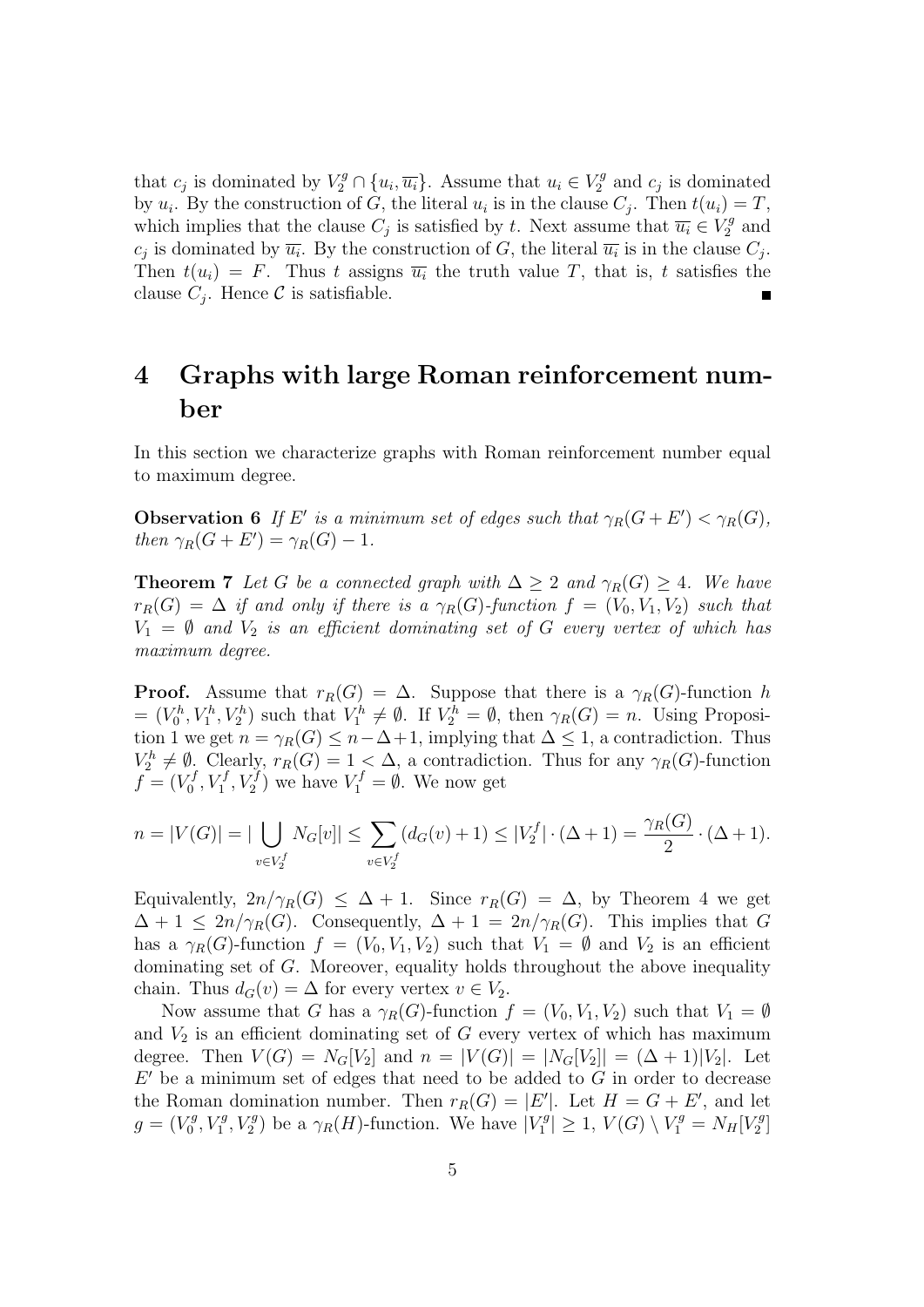and  $|N_H[V_2^g]$  $|V_2^g|$  =  $|V| - |V_1^g|$  $|Y_1^g| = n - |V_1^g|$  $|V_1^g| = (\Delta + 1)|V_2| - |V_1^g|$  $|V_1^g|$ . Let  $V' = V(G) \setminus N_G(V_2^g)$  $\binom{rg}{2}$ denote the set of vertices not dominated by the set  $V_2^g$  $V_2^g$  in *G*. Then  $|V'| \leq |E'|$ . Since  $2|V_2^g$  $|V_2^g| + |V_1^g|$  $|V_1^g| \leq 2|V_2| - 1$ , we obtain  $|V_2^g|$  $|V_2| \leq |V_2| - (1 + |V_1^g)$ 1 *|*)*/*2. We now get  $|N_H[V_2^g]$  $\left| \frac{q}{2} \right| \left| = \left| N_G \right| \right| \frac{q}{2}$  $|V'| \leq (\Delta+1)|V_2^g|$  $|Y_2^g| + |E'| \leq (\Delta+1)(|V_2| - (|V_1^g|))$  $\binom{7^g}{1}$  + 1)/2) + |*E'*|.  $Hence, \ (\Delta + 1)|V_2| - |V_1^g|$  $|N_H[V_2^g]| = |N_H[V_2^g]|$  $\left| \sum_{i=1}^{n} (X_i - Y_i)^2 \right| \leq (2\Delta + 1)(|V_2| - (1 + |V_1|^2))$  $\binom{rg}{1}/2 + |E'|$ . Consequently,

$$
r_R(G) = |E'| \ge \frac{\Delta + 1}{2}(1 + |V_1^g|) - |V_1^g| = \frac{\Delta + 1}{2} + \frac{\Delta - 1}{2}|V_1^g| \ge \Delta.
$$

By Theorem 3 we have  $r_R(G) = \Delta$ .

**Theorem 8** *Let G be a connected graph with*  $\Delta \geq k \geq 2$  *and*  $\gamma_R(G) \geq 4$ *. If*  $r_R(G) = k$ *, then there is a*  $\gamma_R(G)$ *-function*  $f = (V_0, V_1, V_2)$  *such that*  $V_1 = \emptyset$ *, every vertex of*  $V_2$  *has at least k private neighbors in*  $V_0$ *, and some vertex of*  $V_2$ *has precisely k private neighbors in*  $V_0$ *.* 

**Proof.** The result we prove by induction on  $t = \Delta - k$ . For  $t = 0$ , the result follows from Theorem 7. Assume that the result is correct for  $0 < t' < t$ . Let G be a connected graph such that  $\gamma_R(G) \geq 4$  and  $r_R(G) = k$ . Let  $h = (V_0^h, V_1^h, V_2^h)$  be a  $\gamma_R(G)$ -function. Assume that  $V_1^h \neq \emptyset$ . If  $V_2^h = \emptyset$ , then  $\gamma_R(G) = n$ . By Proposition 1 we have  $n = \gamma_R(G) \leq n - \Delta + 1$ , implying that  $\Delta \leq 1$ , a contradiction. Thus  $V_2^h \neq \emptyset$ . Clearly,  $r_R(G) = 1 < k$ , a contradiction. Thus  $V_1^h = \emptyset$ . Assume that some vertex  $x \in V_2^h$  has less than *k* private neighbors in  $V_0^h$ . Since  $\gamma_R(G) \geq 4$ , we choose a vertex  $y \in V_2$ , connect any private neighbor of *x* to *y*, and replace  $h(x)$  by 1, to deduce that  $r_R(G) \leq k-1$ , a contradiction. Thus for any *γ*<sub>*R*</sub>(*G*)-function  $f = (V_0, V_1, V_2)$  such that  $V_1 = \emptyset$ , any vertex of  $V_2^f$  has at least *k* private neighbors in  $V_0^f$  $\chi_0^f$ . If every vertex of  $V_2$  has at least  $k+1$  private neighbors in  $V_0$ , then by the inductive hypothesis we have  $r_R(G) > k$ , a contradiction. Thus there is a vertex of  $V_2$  with precisely k private neighbors in  $V_0$ .

**Proposition 9** *Let G be a connected graph with*  $\Delta \geq k \geq 2$  *and*  $\gamma_R(G) \geq 4$ *. Assume that there is a*  $\gamma_R(G)$ -function  $f = (V_0, V_1, V_2)$  *such that*  $V_1 = \emptyset$ *, every vertex of*  $V_2$  *has at least k private neighbors in*  $V_0$ *, and there is a vertex of*  $V_2$  *with precisely k private neighbors in*  $V_0$ *. If*  $E' \subseteq E(G)$  *and g is a*  $\gamma_R(G + E')$ -function *such that*  $|V_1^g$  $|E'| \geq k$ .<br>*i*  $|E'| \geq k$ .

Г

**Proof.** Assume that *G* has a  $\gamma_R(G)$ -function  $f = (V_0, V_1, V_2)$  such that  $V_1 = \emptyset$ , every vertex of  $V_2$  has at least *k* private neighbors in  $V_0$ , and some vertex of  $V_2$ has precisely *k* private neighbors in  $V_0$ . Consider a vertex  $v_1 \in V_2$  such that  $d_G(v_1)$  is maximum, and let  $G_1 = N_G[v_1] - V_0$ . Next consider a vertex  $v_2 \in V_2$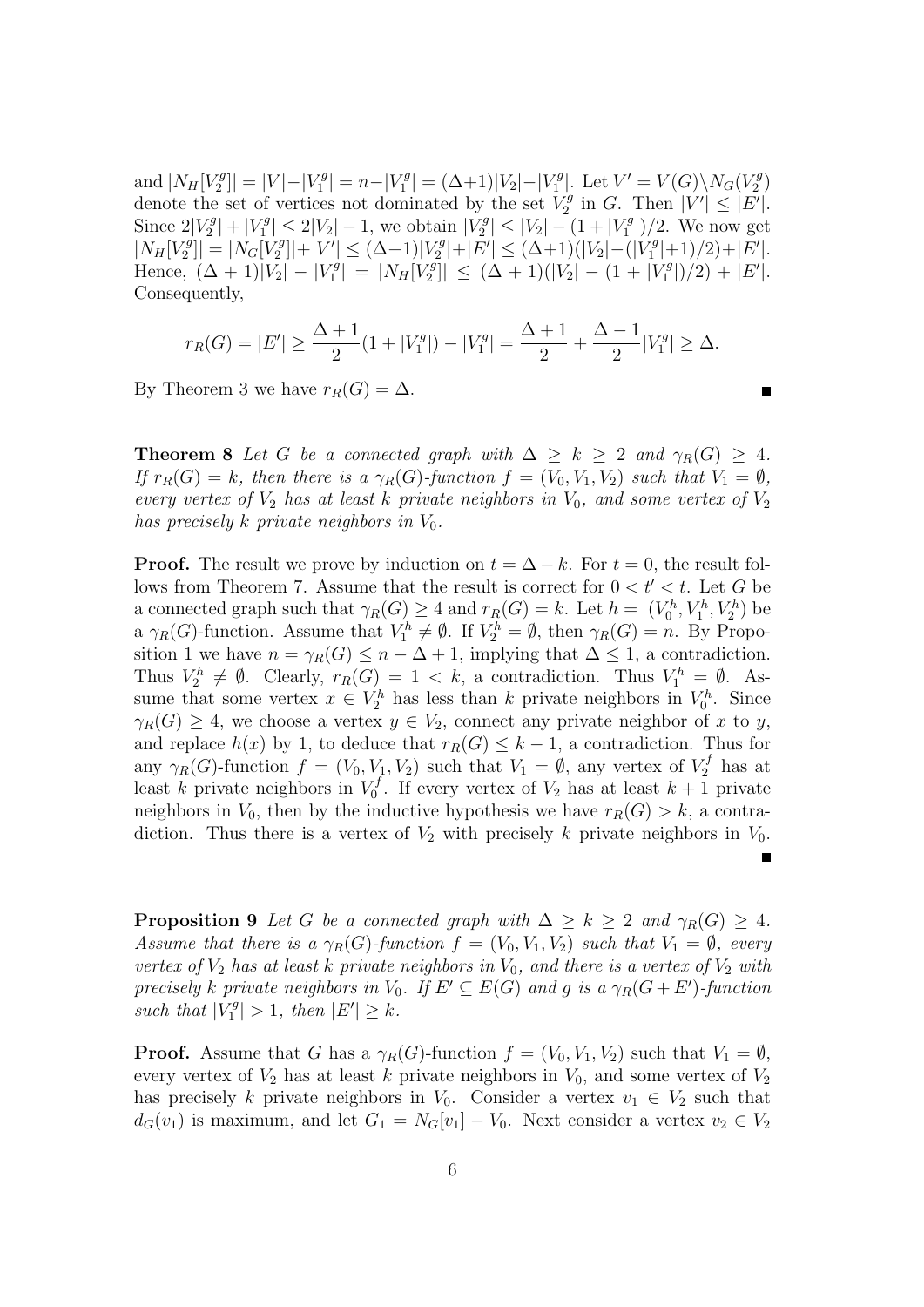such that  $d_{G-G_1}(v_2)$  is maximum, and let  $G_2 = N_{G-G_1}[v_2] - V_0$ . Continuing this process we obtain graphs  $G_1, G_2, \ldots, G_{|V_2|}$  such that  $V(G)$  is partitioned into  $V(G_1), V(G_2), \ldots, V(G_{|V_2|})$ . Since any vertex of  $V_2$  has at least *k* private neighbors in  $V_0$ , we have  $k+1 \leq |V(G_i)| \leq \Delta+1$ , for  $i = 1, 2, \ldots, r$ . Furthermore, by assumption there is an integer *j* such that  $|V(G_j)| = k + 1$ . For  $i = k + 1$ ,  $k+2,\ldots,\Delta+1$ , let  $A_i$  be the set of all vertices  $v_i$  such that  $|V(G_i)|=i$ . Then

$$
n = |V(G)| = |A_{k+1}|(k+1) + |A_{k+2}|(k+2) + \ldots + |A_{\Delta+1}|(\Delta+1).
$$

Let  $E' \subseteq E(\overline{G})$ , and let *g* be a  $\gamma_R(G + E')$ -function such that  $|V_1^g|$  $\binom{q}{1} > 1$ . Suppose to the contrary that  $|E'|\leq k-1$ . Then  $V(G) - V_1^g = N_H[V_2^g]$  $\left[\frac{q}{2}\right]$  and  $\left[N_H[V_2^g\right]$  $\binom{rg}{2}$  $= |V| - |V_1^g|$  $|V_1^g| = n - |V_1^g|$  $|V_1^g|$ . Assume that  $|V_1^g|$  $|V_1^g| = 2.$  Then  $|V_2^g|$  $|V_{2}^{g}| \leq |V_{2}^{f}|$  $\binom{7}{2}$  – 2 and we get

$$
n = 2 + |N_H[V_2^g)|
$$
  
\n
$$
\leq 2 + \left( (|A_{k+1}| - 2)(k+1) + |A_{k+2}|(k+2) + \ldots + |A_{k+t+1}|(k+t+1) + |E'|\right)
$$
  
\n
$$
\leq 2 + n - 2(k+1) + |E'|
$$
  
\n
$$
\leq 2 + n - 2(k+1) + k - 1
$$
  
\n
$$
= n - k - 1.
$$

This implies that  $k \leq 1$ , a contradiction. If  $|V_1^g|$  $\left| \frac{7g}{1} \right| \geq 3$ , then similarly we obtain a contradiction.

It is an open problem whether the converse of Theorem 8 is true.

## **5 Trees**

A graph *G* is called a Roman graph if  $\gamma_R(G) = 2\gamma(G)$ . The authors of [4] observed that a graph *G* is Roman if and only if there is a  $\gamma_R(G)$ -function  $f = (V_0, V_1, V_2)$ such that  $V_1 = \emptyset$ . Henning [10] characterized all Roman trees.

A graph *G* is called a strong Roman graph if  $V_1 = \emptyset$  for every  $\gamma_R(G)$ -function  $f = (V_0, V_1, V_2)$ . We characterize all strong Roman trees.

Let us observe that for any graph *G*, the inequality  $r_R(G) > 1$  holds if and only if *G* is a strong Roman graph. The following result is a direct consequence of Theorem 2.

**Theorem 10** Let G be a connected graph of order  $n \geq 3$ . Then  $r_R(G) > 1$  if *and only if for every*  $\gamma_R(G)$ *-function*  $f = (V_0, V_1, V_2)$  *we have*  $V_1 = \emptyset$ *.* 

Let  $\mathcal F$  denote the family of rooted trees on at least four vertices such that every leaf other than the root is at distance two from the root, and every child of the root is a strong support vertex. For the purpose of characterizing all strong Roman trees, that is, trees *T* such that  $r_R(T) > 1$ , we introduce a family  $\mathcal T$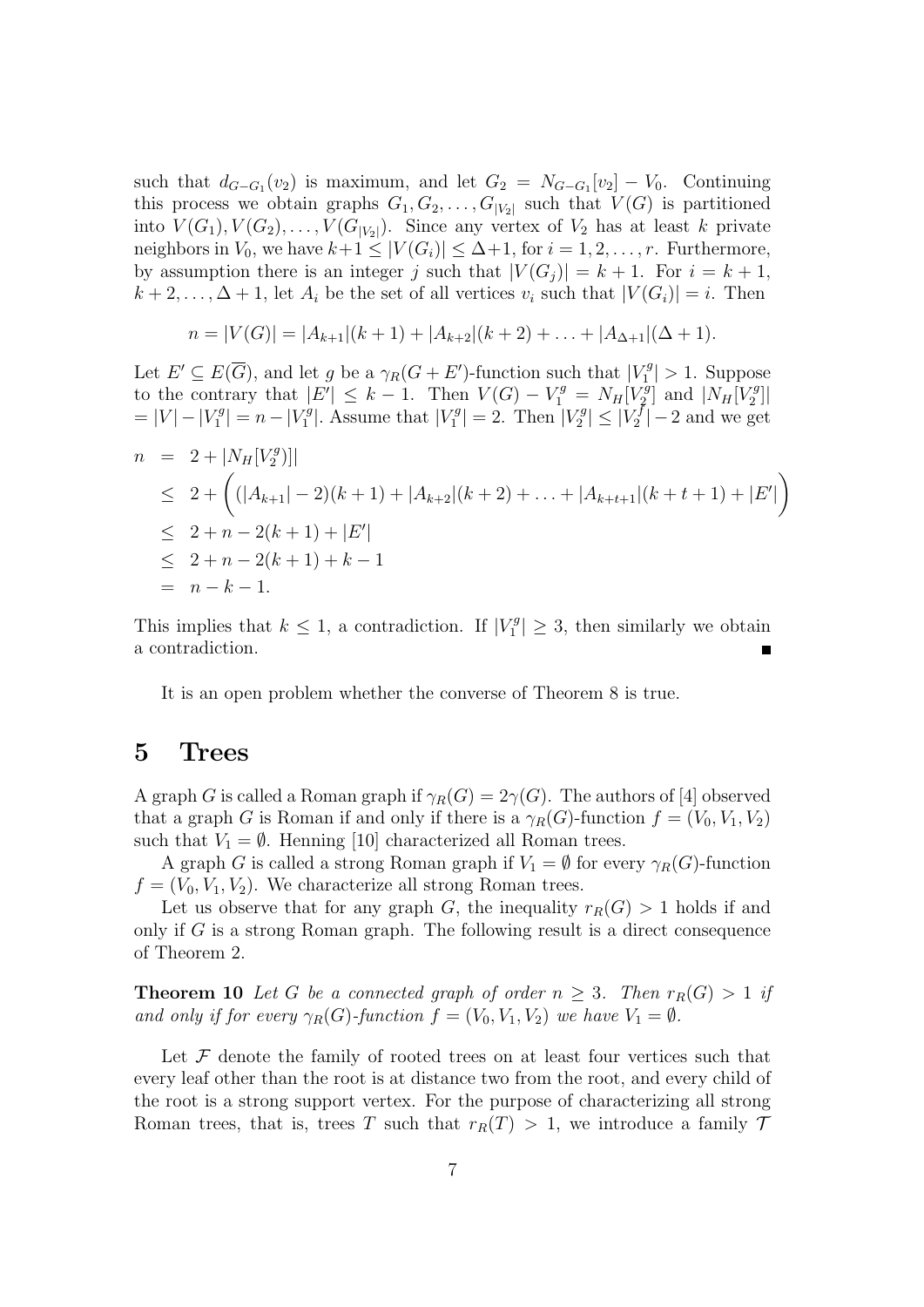of trees  $T = T_k$  that can be obtained as follows. Let  $T_1$  be any star. If k is a positive integer, then  $T_{k+1}$  can be obtained recursively from  $T_k$  by one of the following operations.

- Operation  $\mathcal{O}_1$ : Attach a star on at least four vertices by joining the central vertex to a support vertex of  $T_k$ , say *x*, such that  $\gamma_R(T_k - x) > \gamma_R(T_k)$ .
- Operation  $\mathcal{O}_2$ : Attach a tree of the family  $\mathcal F$  by joining the root to any vertex of  $T_k$ .
- Operation  $\mathcal{O}_3$ : Attach a path  $P_3$  by joining one of its leaves to a vertex of  $T_k$  to which every  $\gamma_R(T_k)$ -function assigns 0.

We now prove that if a tree belongs to the family  $\mathcal{T}$ , then it is strong Roman.

#### **Lemma 11** *If*  $T \in \mathcal{T}$ *, then T is a strong Roman tree.*

**Proof.** We use the induction on the number k of operations performed to construct the tree *T*. If  $T = T_1$  is a star, then it is easy to observe that there is only one  $\gamma_R(T)$ -function (the weight of the central vertex is 2 and the weight of each leaf is 0). Thus all stars are strong Roman. Let *k* be a positive integer. Assume that the result is true for every tree  $T' = T_k$  of the family  $\mathcal T$  constructed by  $k - 1$ operations. Let  $T = T_{k+1}$  be a tree of the family  $T$  constructed by *k* operations.

First assume that *T* is obtained from  $T'$  by operation  $\mathcal{O}_1$ . The central vertex of the attached star we denote by *v*. Let  $f'$  be any  $\gamma_R(T')$ -function. It is easy to observe that we can extend it to an RDF for the tree *T* by assigning 2 to *v* and 0 to the leaves adjacent to *v*. Thus  $\gamma_R(T) \leq \gamma_R(T') + 2$ . Now let *f* be any  $\gamma_R(T)$ -function. Clearly,  $f(v) = 2$  and the weight of each leaf adjacent to *v* is 0. Suppose that  $V_1^f \neq \emptyset$ . If  $f(x) \neq 0$ , then  $f_{|V(T')}$  is a  $\gamma_R(T')$ -function with  $V_1 \neq \emptyset$ , a contradiction. Now assume that  $f(x) = 0$ . Let us observe that  $f_{|V(T'-x)}$  is an RDF for the graph  $T' - x$ . Therefore  $\gamma_R(T' - x) \leq \gamma_R(T) - 2$ . We now get  $\gamma_R(T'-x) \leq \gamma_R(T) - 2 \leq \gamma_R(T')$ , a contradiction. This implies that for every *γ*<sup>*R*</sup>(*T*)-function we have *V*<sub>1</sub> =  $\emptyset$ , that is, the tree *T* is strong Roman.

Now assume that *T* is obtained from  $T'$  by operation  $\mathcal{O}_2$ . The root of the attached tree we denote by *x*. It is easy to observe that  $\gamma_R(T) \leq \gamma_R(T') + 2d_T(x) - 2$ . Let *f* be any  $\gamma_R(T)$ -function. Let us observe that the weight of every neighbor of  $x$  in the tree of the family  $\mathcal F$  is 2, while the weight of each other vertex of that tree is 0. Suppose that  $V_1^f \neq \emptyset$ . Observe that  $f_{|V(T')}$  is a  $\gamma_R(T')$ -function with  $V_1 \neq \emptyset$ , a contradiction. Thus *T* is a strong Roman tree.

Now assume that *T* is obtained from  $T'$  by operation  $\mathcal{O}_3$ . The vertex to which is attached  $P_3$  we denote by *x*. Let  $v_1v_2v_3$  be the attached path. Let  $v_1$  be joined to *x*. It is easy to see that  $\gamma_R(T) \leq \gamma_R(T') + 2$ . Let *f* be any  $\gamma_R(T)$ -function. Let us observe that  $f(v_1) \neq 1$ . Suppose that  $V_1^f \neq \emptyset$ . If  $f(v_1) = 2$ , then notice that  $f(v_2) = 0$  and  $f(v_3) = 1$ . Now modifying  $f|_{V(T')}$  by letting  $f(x) = 1$ , we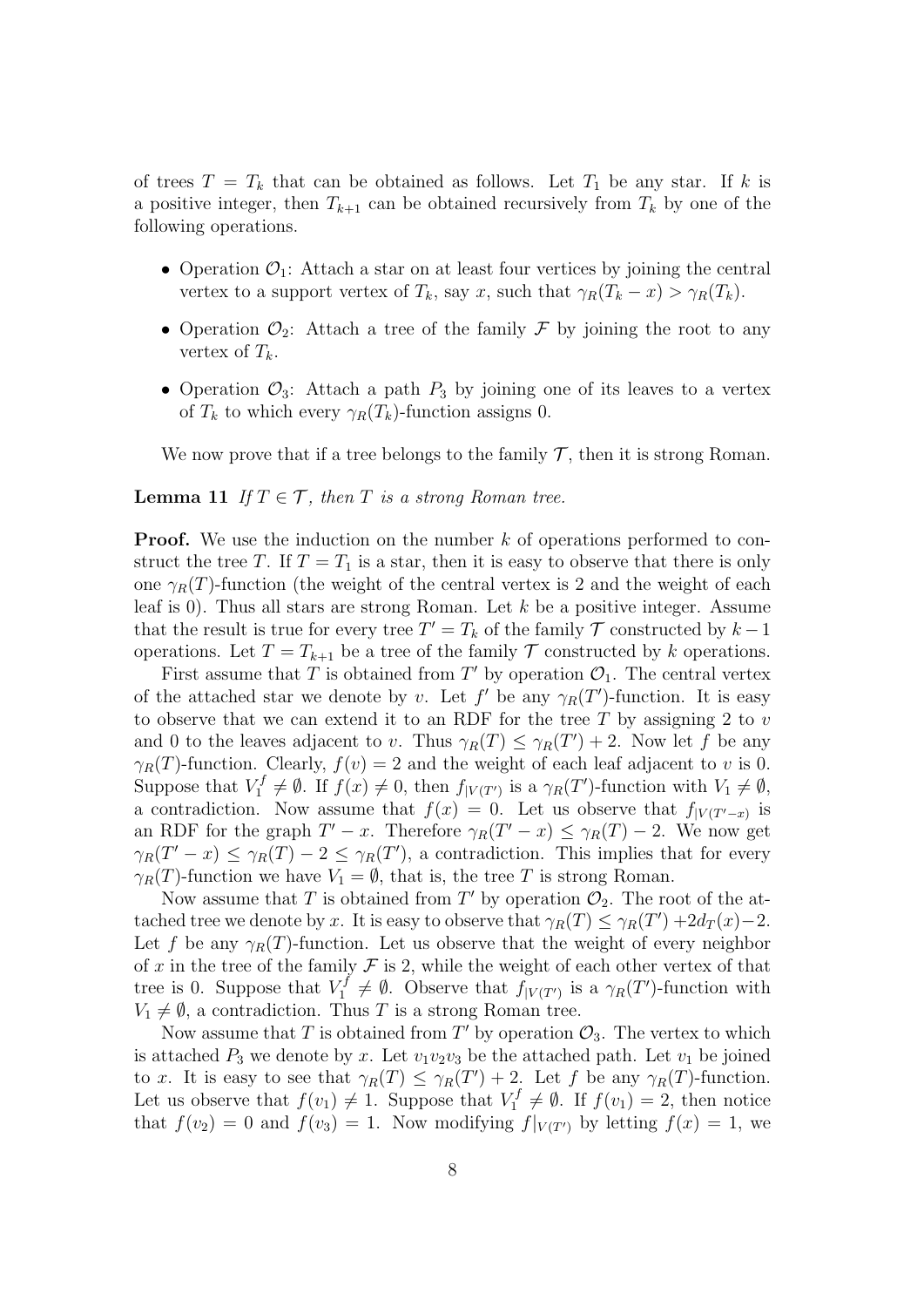get a  $\gamma_R(T')$ -function with  $V_1 \neq \emptyset$ , a contradiction. Now assume that  $f(v_1) = 0$ . If  $f(v_2) \neq 2$ , then  $f(x) = 2$  as the vertex  $v_1$  has to be dominated. Observe that  $f|_{V(T')}$  is a  $\gamma_R(T')$ -function with  $f(x) = 2$ , a contradiction. Thus  $f(v_2) = 2$ . Now  $f|_{V(T')}$  is a  $\gamma_R(T')$ -function with  $V_1 \neq \emptyset$ , a contradiction. Thus the tree *T* is strong Roman.

We now prove that if a tree *T* is strong Roman, then it belongs to the family *T* .

**Lemma 12** *If*  $T$  *is a strong Roman tree, then*  $T \in \mathcal{T}$ *.* 

**Proof.** If diam(*T*)  $\leq$  1, then  $T \in \{P_1, P_2\}$ . By assigning 1 to each vertex, we get  $\gamma_R(T)$ -functions with  $V_1 \neq \emptyset$ . Thus the paths  $P_1$  and  $P_2$  are not strong Roman. If diam(*T*) = 2, then *T* is a star. We have  $T \in \mathcal{T}$ . Now assume that  $diam(T) = 3$ . Thus *T* is a double star with central vertices *x* and *y*. Since *T* is a strong Roman tree, we have  $d_T(x) \geq 4$  and  $d_T(y) \geq 4$ . Let  $T_x$  be the component of *T* − *xy* which contains the vertex *x*. The tree  $T_x$  is a star, thus  $T_x \in \mathcal{T}$ . Clearly,  $\gamma_R(T_x - x) > \gamma_R(T_x)$ . The tree *T* can be obtained from  $T_x$  by operation  $\mathcal{O}_1$ . Thus  $T \in \mathcal{T}$ .

The result we obtain by the induction on the number *n*. Assume that the lemma is true for every tree T' of order  $n' < n$ . We root T at a vertex r of maximum eccentricity diam $(T)$ . Let *t* be a leaf at maximum distance from *r*, *v* be the parent of *t*, *u* be the parent of *v*, and *w* be the parent of *u* in the rooted tree. By  $T_x$  we denote the subtree induced by a vertex  $x$  and its descendants in the rooted tree *T*.

First assume that some child of *u*, say *x*, is a leaf. If  $d_T(v) \leq 3$ , then let *f* be any  $\gamma_R(T)$ -function. Clearly,  $f(v) = f(u) = 2$ . Let us observe that by letting *v* have the weight 0 and each child of *v* the weight 1, we get a  $\gamma_R(T)$ -function with  $V_1 \neq \emptyset$ , a contradiction. Thus  $d_T(v) \geq 4$ . Let  $T' = T - T_v$ . Let f be any *γ*<sub>*R*</sub>(*T*)-function. Notice that  $f(u) = f(v) = 2$  and the weight of each child of *v* is 0. It is easy to observe that  $f_{|V(T')}$  is an RDF for the tree *T'*. Therefore  $\gamma_R(T') \leq \gamma_R(T) - 2$ . Now let f' be any  $\gamma_R(T')$ -function. Suppose that  $V_1^{f'} \neq \emptyset$ . It is easy to see that extending it to a  $\gamma_R(T)$ -function by assigning 2 to *v* and 0 to each child of *v* gives a  $\gamma_R(T)$ -function with  $V_1 \neq \emptyset$ , a contradiction. Therefore  $T'$ is a strong Roman tree. By the inductive hypothesis we have  $T' \in \mathcal{T}$ . Suppose that  $\gamma_R(T'-u) \leq \gamma_R(T')$ . We get  $\gamma_R(T-u) = \gamma_R(T_v \cup T'-u) = \gamma_R(T'-u) + \gamma_R(T_v)$  $\leq \gamma_R(T') + 2 \leq \gamma_R(T)$ . Let us observe that every  $\gamma_R(T - u)$ -function is a  $\gamma_R(T)$ function as the weight of *v* is 2. Obviously, every RDF for  $T - u$  assigns 1 to the vertex *x*. Thus there is a  $\gamma_R(T)$ -function with  $V_1 \neq \emptyset$ , a contradiction. Therefore  $\gamma_R(T'-u) > \gamma_R(T')$ . The tree *T* can be obtained from *T*<sup>'</sup> by operation  $\mathcal{O}_1$ . Thus  $T \in \mathcal{T}$ .

Now assume that all children of *u* are support vertices. First assume that  $d_T(u) \geq 3$ . Assume that some child of *u*, say *x*, is a weak support vertex. The leaf adjacent to *x* we denote by *y*. Let *f* be any  $\gamma_R(T)$ -function. Clearly,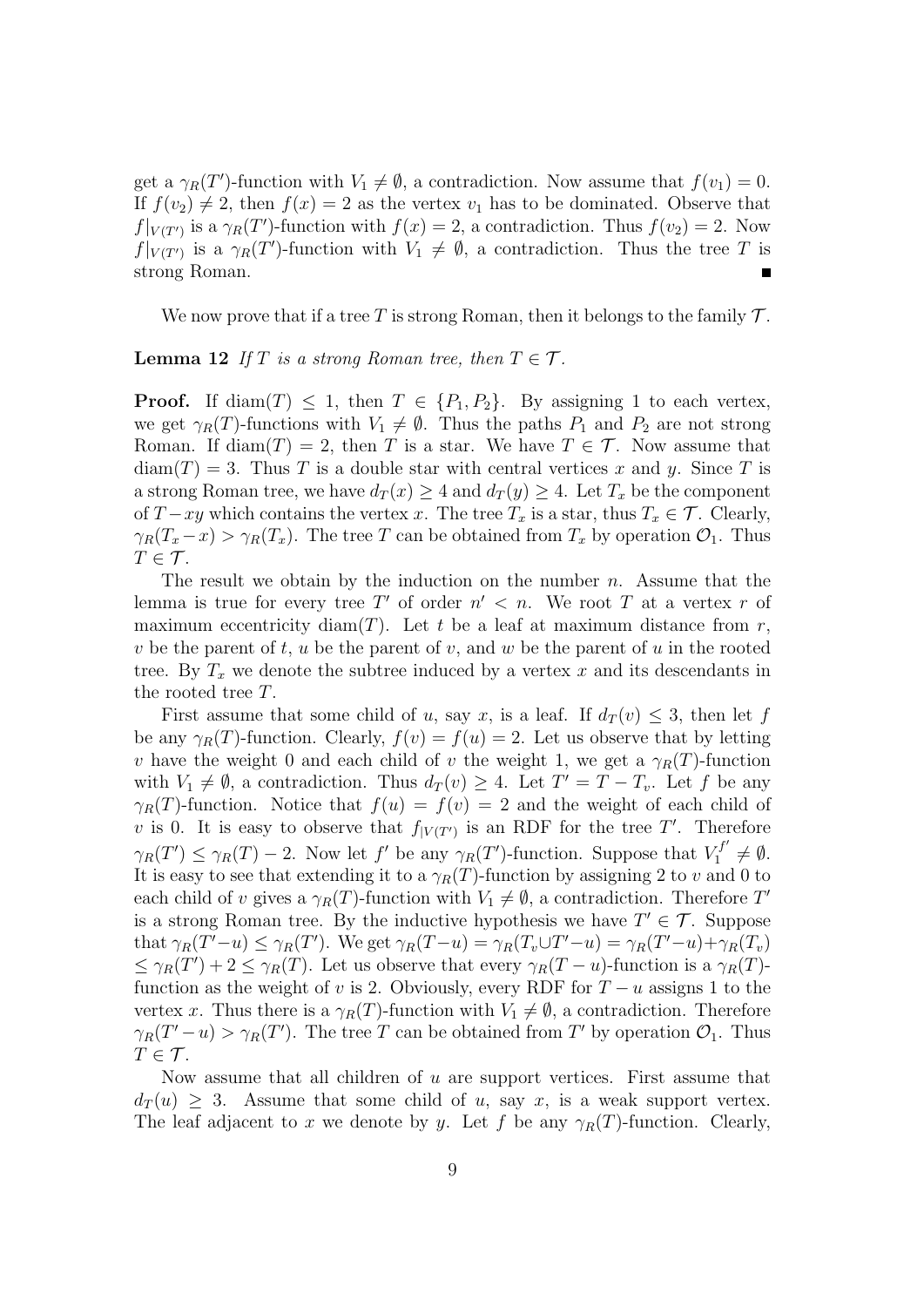$f(v) = f(x) = 2$  and  $f(y) = 0$ . Let us observe that by letting  $f(x) = f(y) = 1$ , we get a  $\gamma_R(T)$ -function with  $V_1 \neq \emptyset$ , a contradiction. Thus all children of *u* are strong support vertices. Let  $T' = T - T_u$ . It is easy to observe that  $\gamma_R(T')$  $\leq \gamma_R(T) - 2d_T(u) + 2$ . Let *f*' be any  $\gamma_R(T')$ -function. Suppose that  $V_1^{f'} \neq \emptyset$ . It is easy to see that extending it to a  $\gamma_R(T)$ -function by assigning 2 to each child of *u* and 0 to the remaining vertices of  $T_u$  gives a  $\gamma_R(T)$ -function with  $V_1 \neq \emptyset$ , a contradiction. Therefore *T ′* is a strong Roman tree. By the inductive hypothesis we have  $T' \in \mathcal{T}$ . The tree *T* can be obtained from *T'* by operation  $\mathcal{O}_2$ . Thus  $T \in \mathcal{T}$ .

Now assume that  $d_T(u) = 2$ . Let  $T' = T - T_u$ . It is easy to observe that  $\gamma_R(T') \leq \gamma_R(T) - 2$ . We prove that for every  $\gamma_R(T')$ -function  $f'$  we have  $V_1^{f'} = \emptyset$ and  $f'(w) = 0$ . Let  $f'$  be any  $\gamma_R(T')$ -function. Suppose that  $V_1^{f'} \neq \emptyset$ . Extending *f <i>f v* by assigning 2 to *v* and 0 to *u* and *t*, we get a  $\gamma_R(T)$ -function with  $V_1 \neq \emptyset$ , a contradiction. Now suppose that  $f'(w) \neq 0$ , that is,  $f'(w) = 2$ . Extending *f <i>f*(*v*) = 0 and  $f'(v) = f'(t) = 1$ , we get a  $\gamma_R(T)$ -function with  $V_1 \neq \emptyset$ , a contradiction. Thus every  $\gamma_R(T')$ -function assigns 0 to the vertex *w*. The tree  $T'$  is strong Roman. By the inductive hypothesis we have  $T' \in \mathcal{T}$ , and  $T$ can be obtained from *T'* by operation  $\mathcal{O}_3$ . Thus  $T \in \mathcal{T}$ .

As an immediate consequence of Lemmas 11 and 12, we get the following characterization of strong Roman trees.

**Theorem 13** *A tree T is strong Roman if and only if*  $T \in \mathcal{T}$ *.* 

**Corollary 14** *Let*  $T$  *be a tree. Then*  $r_R(T) > 1$  *if and only if*  $T \in \mathcal{T}$ *.* 

We next characterize all trees *T* with  $r_R(T) = \Delta$ . For this purpose we introduce families  $\mathcal{T}_r$  ( $r \geq 2$ ) of trees  $T = T_k$  that can be obtained as follows. In  $\mathcal{T}_r$ , let  $T_1$  be the tree obtained from two stars  $K_{1,r}$  by joining them through leaves. If *k* is a positive integer, then  $T_{k+1}$  can be obtained recursively from  $T_k$ by attaching a star  $K_{1,r}$  by joining one of its leaves to a vertex of  $T_k$  of degree less than  $\Delta(T_k)$ .

Notice that for  $r \geq 3$ , the family  $\mathcal{T}_r$  is a subclass of the family  $\mathcal{T}_r$ , and thus every tree of  $\mathcal{T}_r$  is strong Roman.

**Theorem 15** *Let T be a tree. We have*  $r_R(T) = \Delta$  *if and only if*  $T \in \mathcal{T}_{\Delta}$ *.* 

**Proof.** First assume that *T* is a tree of the family  $\mathcal{T}_{\Delta}$ . If  $T = T_1$ , then it is not difficult to observe that  $r_R(T) = \Delta$ . Let *k* be a positive integer. Assume that the result is true for every tree  $T' = T_k$  of the family  $\mathcal{T}_{\Delta}$  constructed by  $k - 1$ operations. Let  $T = T_{k+1}$  be a tree of the family  $\mathcal{T}_{\Delta}$  constructed by *k* operations. As noted, *T* is a strong Roman tree, and it can be seen that  $\gamma_R(T) = \gamma_R(T') + 2$ and  $\gamma(T) = \gamma(T') + 1$ . By Theorem 7, there is a  $\gamma_R(T)$ -function  $f = (V_0, V_1, V_2)$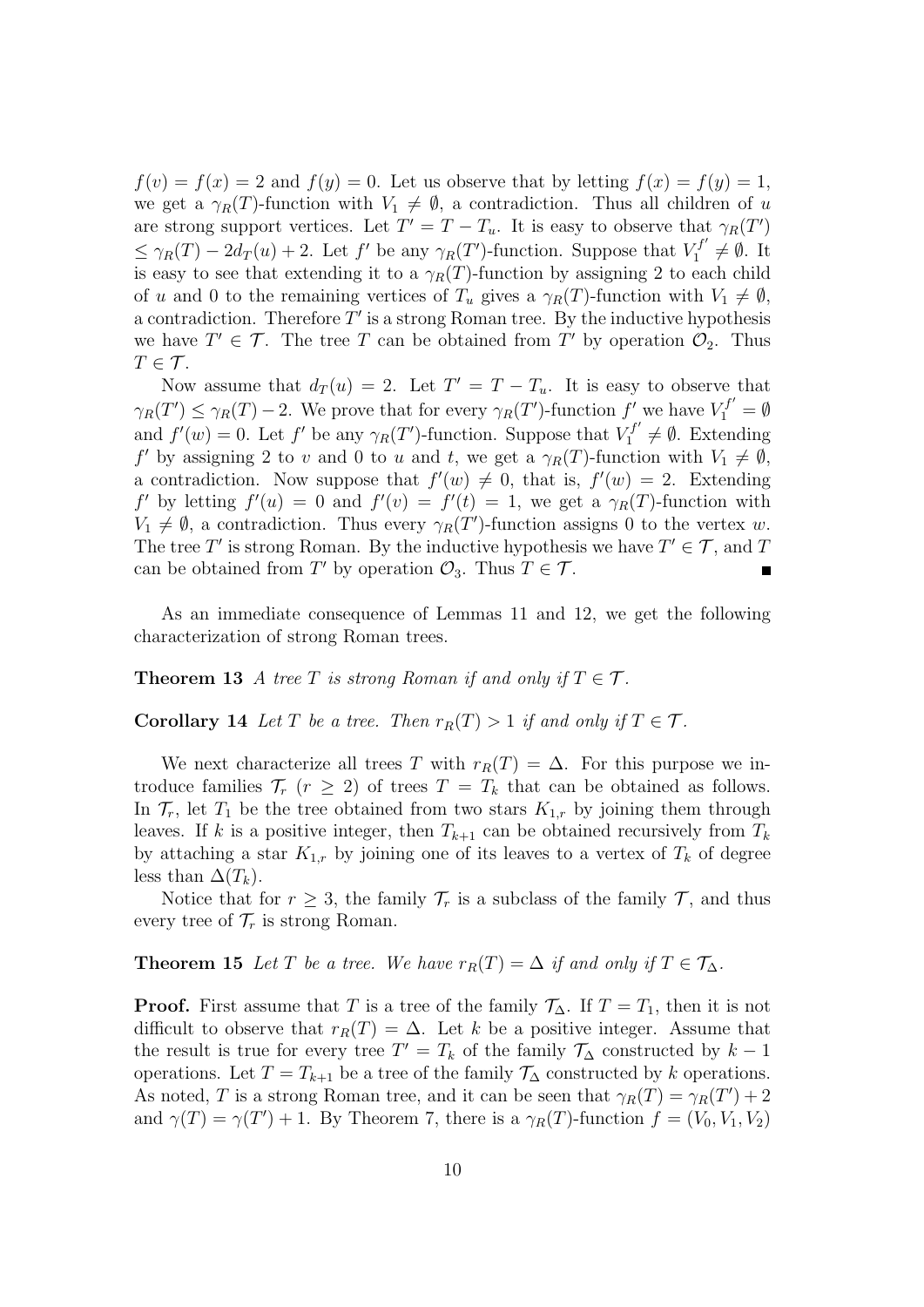such that  $V_1 = \emptyset$ , every vertex of  $V_2$  has maximum degree, and  $V_2$  is an efficient dominating set for *T*. Then we extend *f* by assigning 2 to the central vertex of the star and 0 to every leaf of the star to obtain a  $\gamma_R(T)$ -function  $g = (V_0^g)$  $V_0^g, V_1^g, V_2^g$ such that  $V_1^g = \emptyset$ , every vertex of  $V_2^g$  has maximum degree, and  $V_2^g$  $\binom{q}{2}$  is an efficient dominating set for *T*. By Theorem 7 we have  $r_R(T) = \Delta$ .

Now assume that *T* is a tree with  $r_R(T) = \Delta$ . Clearly,  $\Delta \geq 2$ . We proceed by induction on the domination number  $\gamma(T)$ . Clearly,  $\gamma(T) > 2$  as  $\Delta > 2$ . If diam(*T*) = 3, then *T* is a double star and it can be seen that  $r_R(T) < \Delta$ , a contradiction. Assume that  $\text{diam}(T) = 4$ . Let *a* and *b* be two support vertices at distance two, and let *f* be a  $\gamma_R(T)$ -function. Clearly,  $f(a) = f(b) = 2$ , as otherwise  $V_1^f \neq \emptyset$  and by Theorem 10 we have  $r_R(T) = 1$ , a contradiction. Now  $(V_0^f \cup N_T(b), \{\tilde{b}\}, V_2^f)$  is an RDF for  $T + ab_1 + ab_2 + \ldots + ab_l$ , where  $N_T(b) \setminus N_T(a)$  $= \{b_1, b_2, \ldots, b_l\},$  a contradiction to  $r_R(T) = \Delta$ .

Now assume that  $\text{diam}(T) = 5$ . Let  $a_1a_2a_3a_4a_5$  be a diametrical path, and let  $f_1$  be a  $\gamma_R(T)$ -function. Clearly,  $f_1(a_2) = f_1(a_5) = 2$ , as otherwise  $V_1^{f_1} \neq \emptyset$  and by Theorem 10 we have  $r_R(T) = 1$ , a contradiction. Furthermore,  $f_1(a_4) = 0$ . Clearly,  $a_4$  is not a support vertex, as otherwise  $V_1^{f_1} \neq \emptyset$ , a contradiction. If  $d_T(a_4) > 2$ , then  $a_4$  has a neighbor  $u \neq a_5$  which is a support vertex, and  $d(u, a_1) = 4$ . Similarly as earlier we observe that  $f_1(u) = 2$ . Now  $(V_0^f \cup N_T(u), \{u\}, V_2^{f_1})$  is an RDF for  $T + a_5u_1 + a_5u_2 + ... + a_5u_l$ , where  $N_T(u) \setminus N_T(a_5) = \{u_1, u_2, \ldots, u_l\}$ , a contradiction to  $r_R(T) = \Delta$ . We deduce that  $d_T(a_4) = 2$ . Similarly,  $d_T(a_3) = 2$ . Let *T*<sup>'</sup> be the component of *T − a*<sub>3</sub>*a*<sub>4</sub>, which contains  $a_3$ . Then  $T' = K_{1,\Delta}$ , and thus  $T' \in \mathcal{T}_{\Delta}$ . The tree *T* can obtained from *T*<sup>*<i>T*</sup> by attaching a star  $K_{1,r}$  by joining one of its leaves to a vertex of *T*<sup>*'*</sup> of degree</sup> less than  $\Delta(T')$ . Thus  $T \in \mathcal{T}_{\Delta}$ .

Suppose that the result is true for all strong Roman trees with domination number less than *m*, where  $m \geq 2$ , and let *T* be a strong Roman tree with  $\gamma(T) = m$ . Then diam(*T*)  $\geq 6$ . Let *T* be rooted at the end-vertex *x* of a longest path *P*. Let  $x_{d-2}$  be the vertex at distance diam(*T*) – 2 from *x* on *P*, and let *x*<sup>*d*−1</sup> be the child of *x*<sup>*d*−2</sup> on *P*. Let *x*<sup>*d*−3</sup> denote the parent of *x*<sup>*d*−2</sub>. Clearly,</sup>  $d_T(x_{d-1}) = \Delta$ . If  $d_T(x_{d-2}) \geq 3$ , then similarly as earlier we get a contradiction. Thus  $d_T(x_{d-2}) = 2$ . Let  $T' = T - T_{x_{d-2}}$ . It can be seen that  $\gamma(T) = \gamma(T') + 1$ and  $\gamma_R(T) = \gamma_R(T') + 2$ . If  $r_R(T') < \Delta$ , then we can easily obtain  $r_R(T) < \Delta$ , a contradiction. Thus  $r_R(T') = \Delta$ . By the inductive hypothesis we have  $T' \in \mathcal{T}_{\Delta}$ . Now *T* can be obtained from  $T'$  by attaching a star  $K_{1,r}$  by joining one of its leaves to a vertex of  $T'$  of degree less than  $\Delta(T')$ . Thus  $T \in \mathcal{T}_{\Delta}$ .

We end with a realization result. For any two integers *k* and *m* with *m*  $> k > 2$ , we join a leaf of a star  $K_{1,m}$  to a leaf of a tree  $T' \in \mathcal{T}_k$  to obtain a tree *T*. Then it is straightforward to see that  $\Delta(T) = m$  and  $r_R(T) = k$ . Thus we obtain the following result.

**Theorem 16** For any  $2 \leq k \leq m$ , there is a graph *G* with  $\Delta(G) = m$  and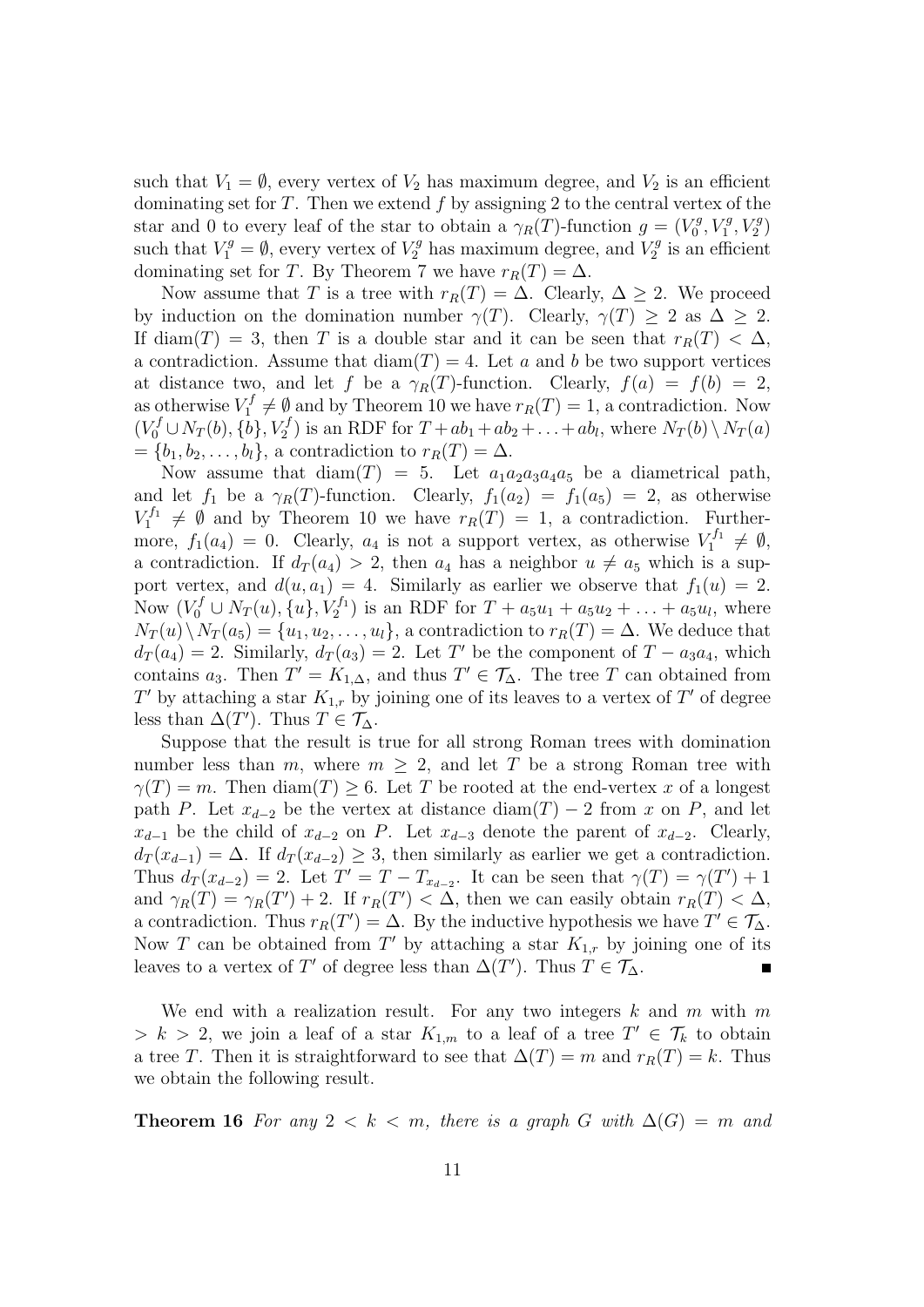$r_R(G) = k$ *.* 

### **Open problem**

**Problem 17** *Is the converse of Theorem 8 true?*

## **References**

- [1] J. Blair, W. Goddard, S. Hedetniemi, S. Horton, P. Jones and G. Kubicki, *On domination and reinforcement in trees,* Discrete Mathematics 308 (2008), 1165–1175.
- [2] E. Chambers, B. Kinnersley, N. Prince and D. West, *Extremal Problems for Roman Domination,* SIAM Journal on Discrete Mathematics 27 (2013), 2090–2107.
- [3] X. Chen, L. Sun and D. Ma, *Bondage and reinforcement number of γ<sup>f</sup> for complete multipartite graphs,* Journal of Beijing Institute of Technology 12 (2003), 89–91.
- [4] E. Cockayne, P. Dreyer, S. Hedetniemi and S. Hedetniemi, *Roman domination in graphs,* Discrete Mathematics 278 (2004), 11–22.
- [5] G. Domke and R. Laskar, *The bondage and reinforcement numbers of γ<sup>f</sup> for some graphs,* Discrete Mathematics 167/168 (1997), 249–259.
- [6] J. Dunbar, T. Haynes, U. Teschner and L. Volkmann, *Bondage, insensitivity and reinforcement,* In: T. Haynes, S. Hedetniemi and P. Slater (eds.), Domination in Graphs: Advanced Topics, Marcel Dekker, New York, 471–489, (1998).
- [7] S. Fujita and M. Furuya, *Difference between 2-rainbow domination and Roman domination in graphs,* Discrete Applied Mathematics 161 (2013), 806– 812.
- [8] M. Garey and D. Johnson, *Computers and Intractability: A Guide to the Theory of NP-Completeness,* Freeman, San Francisco, 1979.
- [9] T. Haynes, S. Hedetniemi and P. Slater, *Fundamentals of Domination in Graphs,* Marcel Dekker, New York, 1998.
- [10] M. Henning *A characterization of Roman trees,* Discussiones Mathematicae Graph Theory 22 (2002), 325–334.
- [11] M. Henning, N. Jafari Rad and J. Raczek, *A note on total reinforcement in graphs,* Discrete Applied Mathematics 159 (2011), 1443–1446.